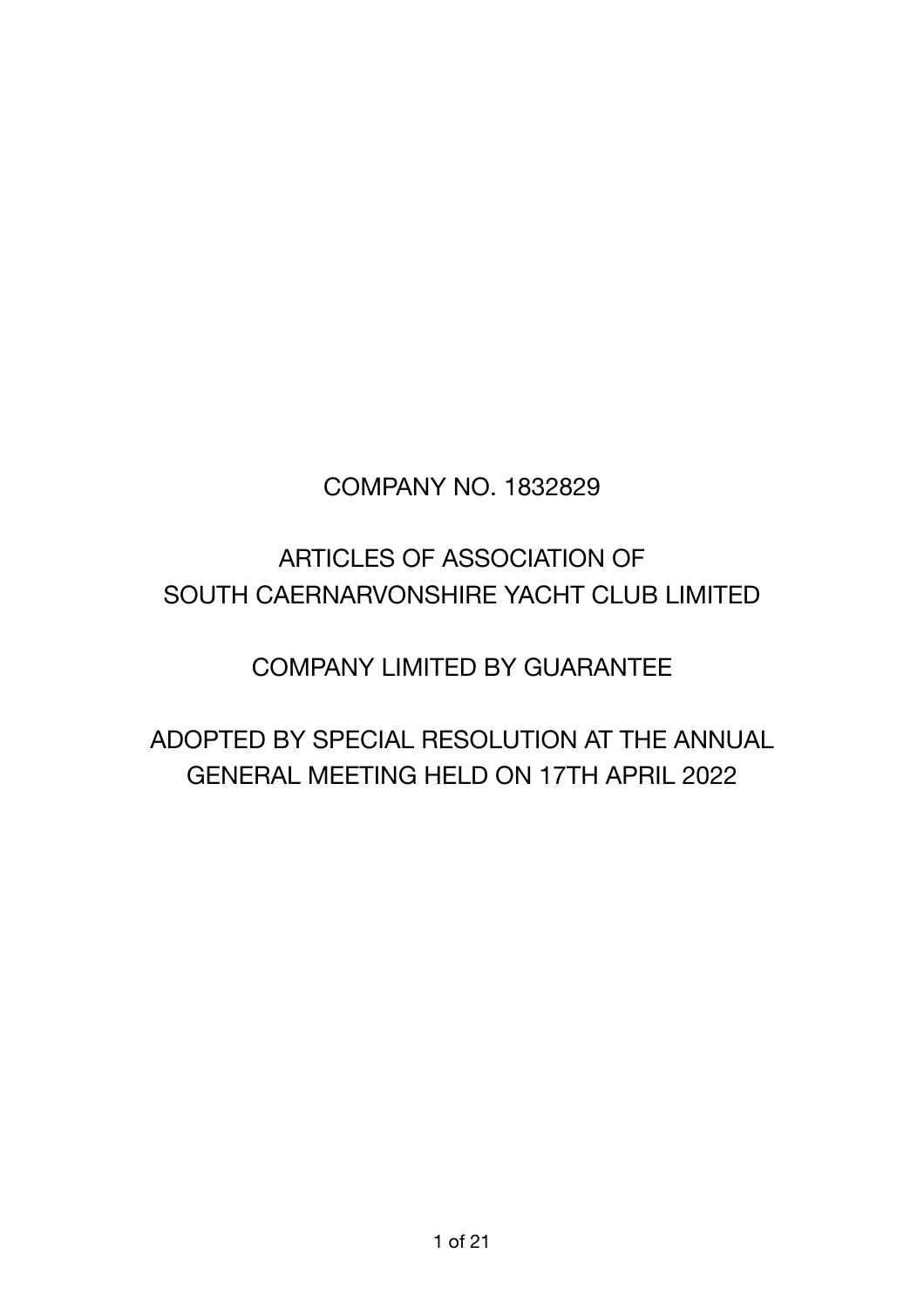# INDEX TO THE ARTICLES

# PART 1

# INTERPRETATION, CLUB RULES AND LIMITATION OF LIABILITY

- 1. Defined terms
- 2. Club Rules and liability of associate members and members

# PART<sub>2</sub>

# **DIRECTORS**

# DIRECTORS' POWERS AND RESPONSIBILITIES

- 3. Directors' general authority
- 4. Members' reserve power
- 5. Directors may delegate
- 6. Committees

### DECISION-MAKING BY DIRECTORS

- 7. Directors to take decisions collectively
- 8. Unanimous decisions
- 9. Calling a Council meeting
- 10. Participation in Council meetings
- 11. Quorum for Council meetings
- 12. Chairing of Council meetings
- 13. Casting vote
- 14. Conflicts of interest
- 15. Records of decisions to be kept
- 16. Directors' discretion to make further rules

### APPOINTMENT OF DIRECTORS

- 17. Methods of appointing directors and constitution of the Council
- 18. Rotation of elected directors
- 19. Termination of director's appointment
- 20. Directors' expenses

# PART 3

# **MEMBERS**

# BECOMING AND CEASING TO BE A MEMBER

- 21. Applications for membership and maximum number of members
- 22. Termination of membership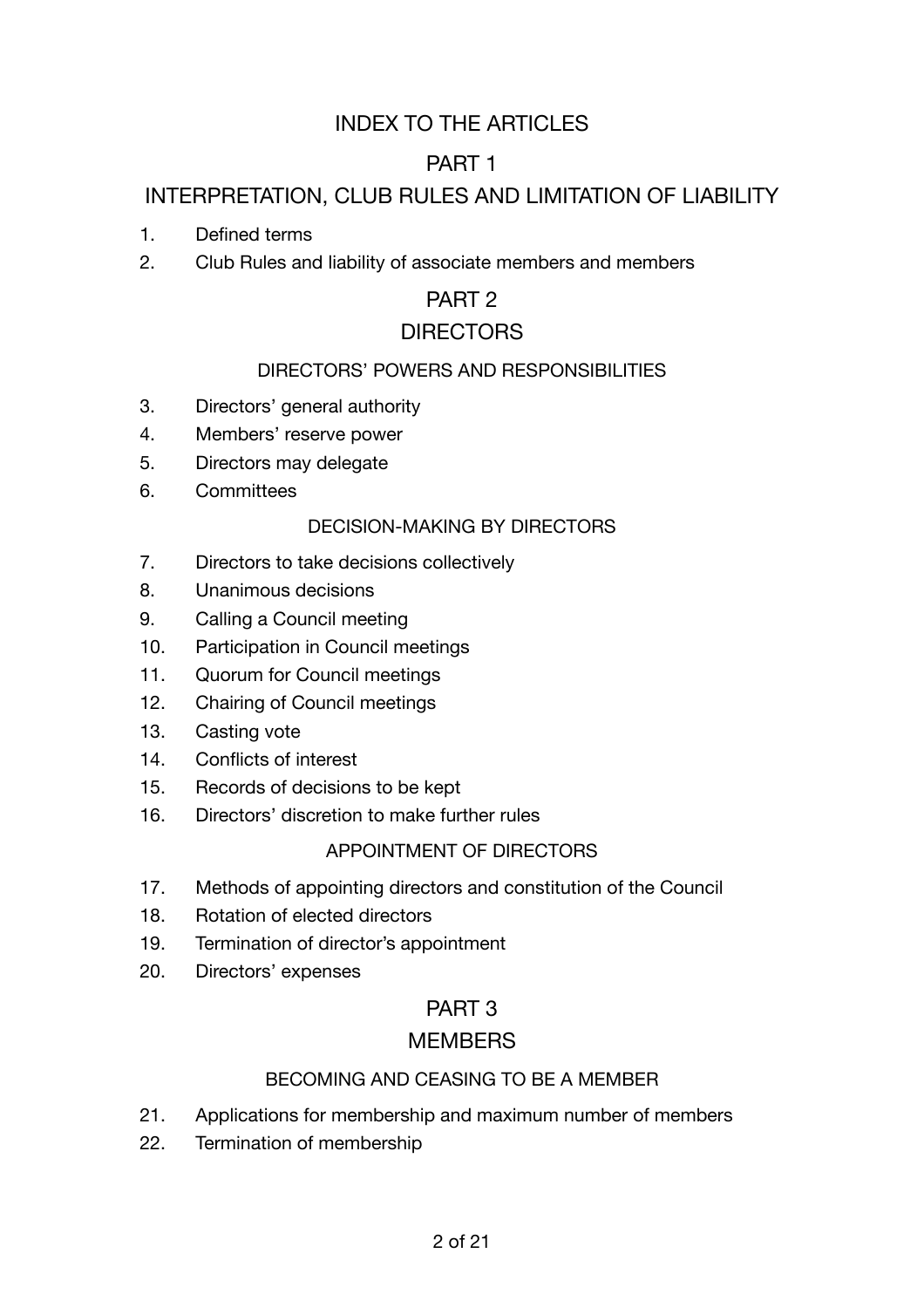### ORGANISATION OF GENERAL MEETINGS

- 23. Annual General Meetings, Special General Meetings and Extraordinary General Meetings
- 24. Attendance and speaking at general meetings
- 25. Quorum for general meetings
- 26. Chairing general meetings
- 27. Adjournment

#### VOTING AT GENERAL MEETINGS

- 28. Voting: general
- 29. Errors and disputes
- 30. Poll votes
- 31. Content of proxy notices
- 32. Delivery of proxy notices
- 33. Amendments to resolutions

#### WRITTEN RESOLUTIONS

34. Written resolutions

# PART 4

# ADMINISTRATIVE ARRANGEMENTS

- 35. Means of communication to be used
- 36. Company seals
- 37. No right to inspect accounts and other records
- 38. Provision for employees on cessation of business

#### DIRECTORS' INDEMNITY AND INSURANCE

- 39. Indemnity
- 40. Insurance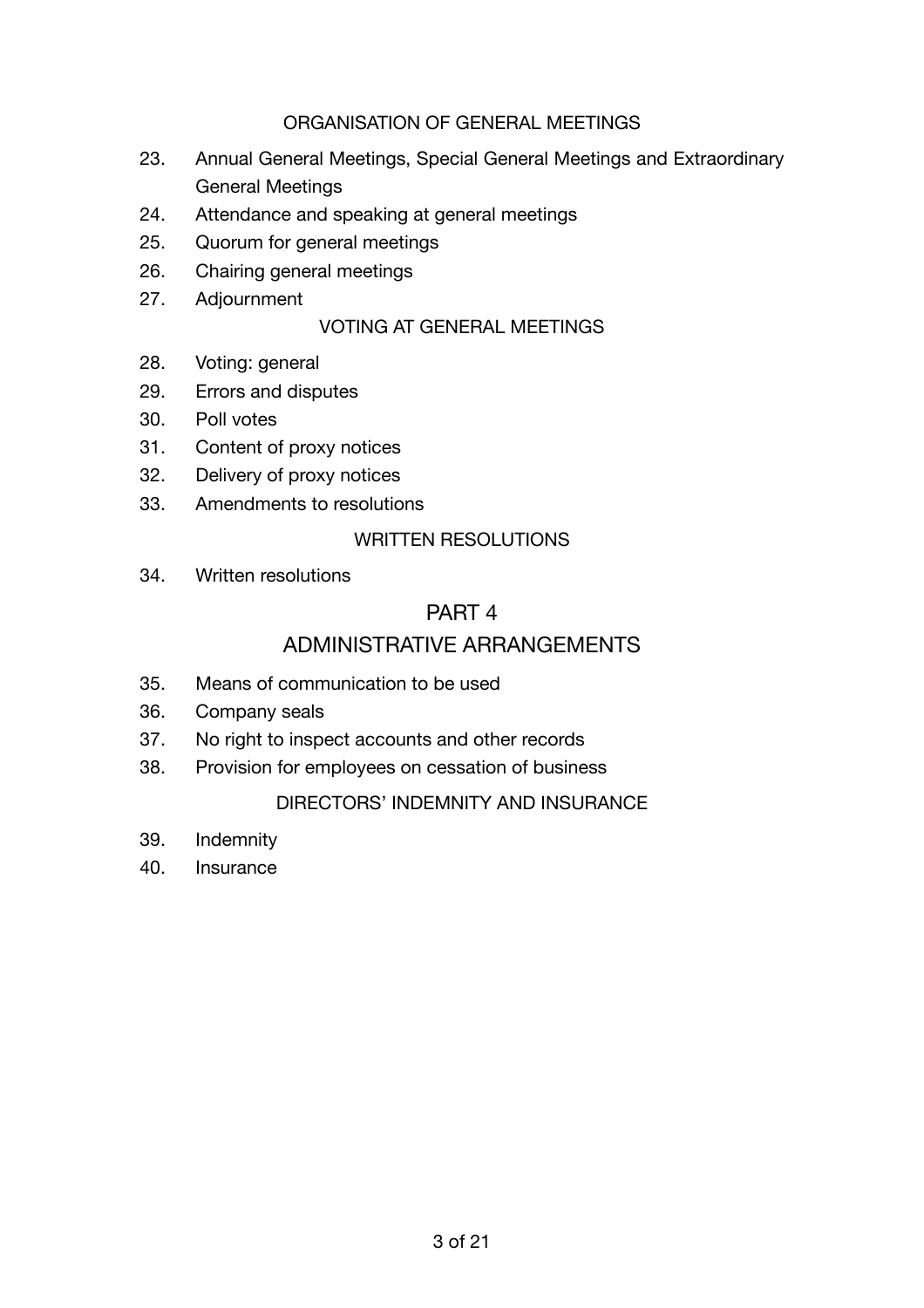# PART 1

# INTERPRETATION, CLUB RULES AND LIMITATION OF LIABII ITY

### **Defined terms**

- **1.1** In the articles, unless the context requires otherwise:
- (a) the "2006 Act" means The Companies Act 2006;
- (b) "Annual General Meeting" has the meaning given in article 23;
- (c) "articles" means the Club's articles of association;
- (d) "bankruptcy" includes individual insolvency proceedings in a jurisdiction other than England and Wales or Northern Ireland which have an effect similar to that of bankruptcy;
- (e) "chairman" has the meaning given in article 12;
- (f) "chairman of the meeting" has the meaning given in article 26;
- (g) the "Club" means South Caernarvonshire Yacht Club Limited;
- (h) the "Club Rules" means the rules for membership of the Club and for the conduct of members, associate members and guests;
- (i) the "Council" means the board of directors of the Club;
- (j) "Companies Acts" means the Companies Acts (as defined in section 2 of the 2006 Act), in so far as they apply to the Club;
- (k) "director" means a director of the Club, and includes any person occupying the position of director, by whatever name called;
- (l) "document" includes, unless otherwise specified, any document sent or supplied in electronic form;
- (m) "electronic form" has the meaning given in section 1168 of the 2006 Act;
- (n) "Extraordinary General Meeting" has the meaning given in article 23;
- (o) the "Flag Officers" (all of whom shall also be directors through their appointment as Flag Officers) are the Commodore, the Vice Commodore, the Rear Commodore (House), the Rear Commodore (Finance) and the Captain;
- (p) "member" has the meaning given in section 112 of the 2006 Act;
- (q) the "Office" means the registered office of the Club;
- (r) "ordinary resolution" has the meaning given in section 282 of the 2006 Act;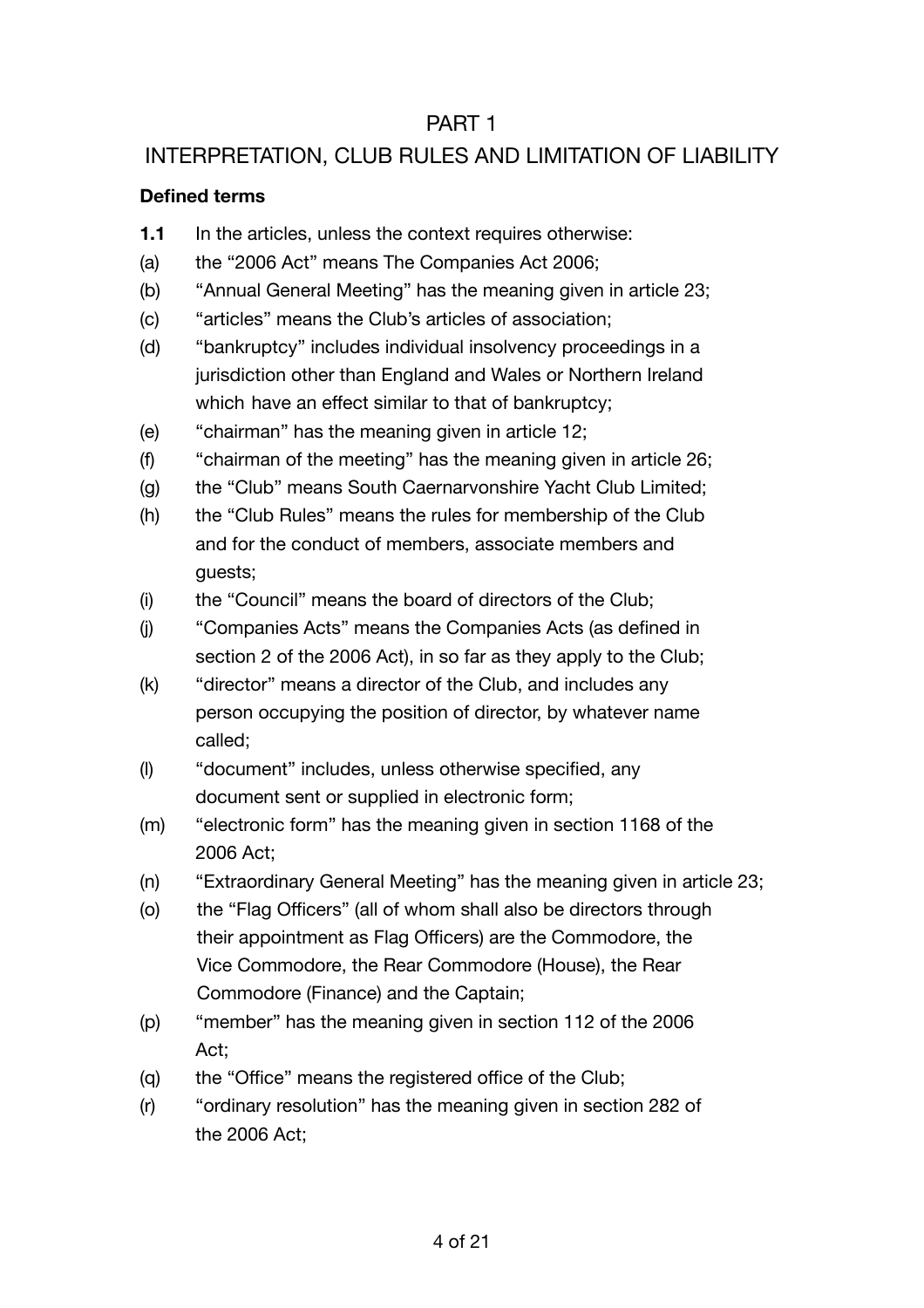- (s) "participate", in relation to a directors' meeting, has the meaning given in article 10;
- (t) "proxy notice" has the meaning given in article 31;
- (u) "Special General Meeting" has the meaning given in article 23
- (v) "special resolution" has the meaning given in section 283 of the 2006 Act;
- (w) "subsidiary" has the meaning given in section 1159 of the 2006 Act; and
- (x) "writing" means the representation or reproduction of words, symbols or other information in a visible form by any method or combination of methods, whether sent or supplied in electronic form or otherwise.

**1.2** Unless the context otherwise requires, other words or expressions contained in these articles bear the same meaning as in the 2006 Act as in force on the date when these articles become binding on the Club.

# **Club Rules and liability of associate members and members**

**2.1** The Council shall prepare and, from time to time, amend the Club Rules, which shall be approved by members in general meeting, and which shall be available for inspection by members at all times.

**2.2** The Club Rules may provide for associate membership of the Club, but any such associate member shall not have any liability under these articles or otherwise except as provided in the Club Rules, nor shall associate members have any rights to attend or vote at meetings of the Club.

**2.2** The liability of each member is limited to £10, being the maximum amount that each member undertakes to contribute to the assets of the Club in the event of its being wound up while he is a member or within one year after he ceases to be a member, for:

- (a) payment of the Club's debts and liabilities contracted before he ceases to be a member;
- (b) payment of the costs, charges and expenses of winding up; and
- (c) adjustment of the rights of the contributories among themselves.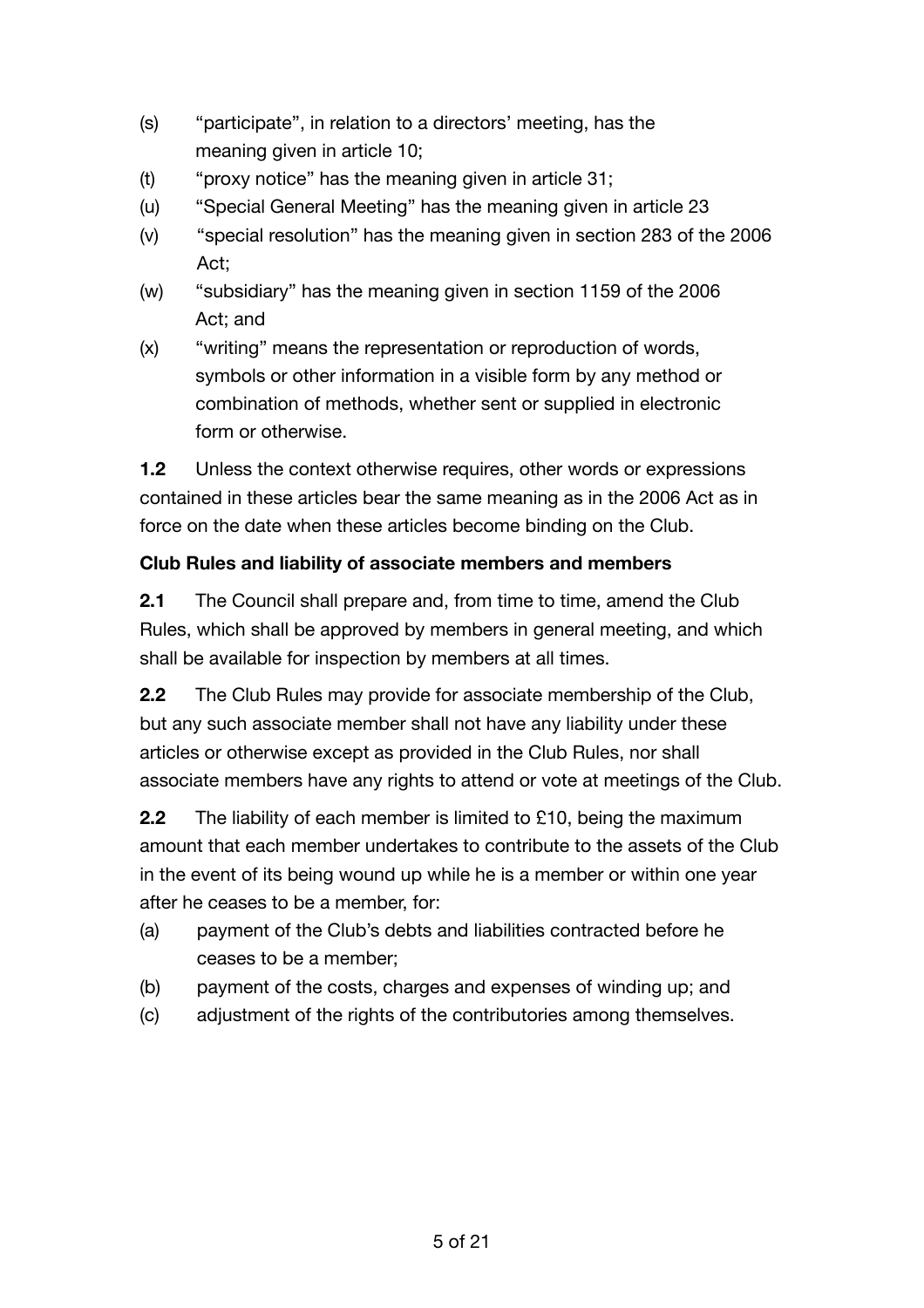# PART 2 **DIRECTORS**

### DIRECTORS' POWERS AND RESPONSIBILITIES

#### **Directors' general authority**

**3.** Subject to the articles, the directors are responsible for the

management of the Club's business, for which purpose they may exercise all the powers of the company.

#### **Members' reserve power**

**4.1** The members may, by special resolution, direct the directors to take, or refrain from taking, specified action.

**4.2** No such special resolution invalidates anything which the directors have done before the passing of the resolution.

### **Directors may delegate**

**5.1** Subject to the articles, the directors may delegate any of the powers which are conferred on them under the articles:

- (a) to such person or committee;
- (b) by such means (including by power of attorney);
- (c) to such an extent;
- (d) in relation to such matters or territories; and
- (e) on such terms and conditions;

as they think fit.

**5.2** If the directors so specify, any such delegation may authorise further delegation of the directors' powers by any person to whom they are delegated.

**5.3** The directors may revoke any delegation in whole or part, or alter its terms and conditions.

### **Committees**

**6.1** Committees to which the directors delegate any of their powers must follow procedures which are based as far as they are applicable on those provisions of the articles which govern the taking of decisions by directors.

**6.2** The directors may make rules of procedure for all or any committees, which prevail over rules derived from the articles if they are not consistent with them.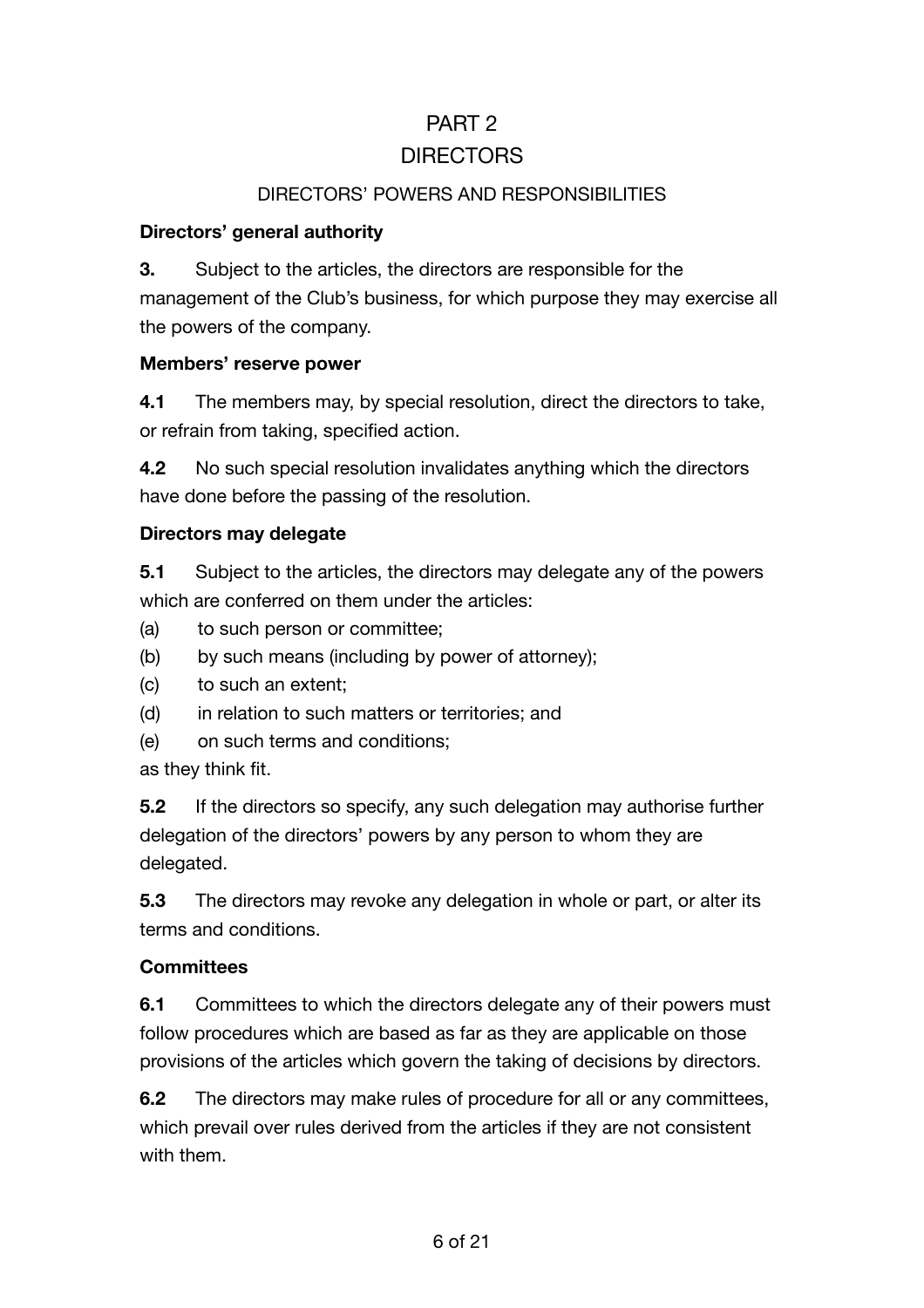# DECISION-MAKING BY DIRECTORS

### **Directors to take decisions collectively**

**7.1** The general rule about decision-making by directors is that any decision of the directors must be either a majority decision at a meeting or a decision taken in accordance with article 8.

**7.2** If (a) the Club only has one director, and (b) no provision of the articles requires it to have more than one director, the general rule does not apply, and the director may take decisions without regard to any of the provisions of the articles relating to directors' decision-making.

### **Unanimous decisions**

**8.1** A decision of the directors is taken in accordance with this article when all eligible directors indicate to each other by any means that they share a common view on a matter.

**8.2** Such a decision may take the form of a resolution in writing, copies of which have been signed by each eligible director or to which each eligible director has otherwise indicated agreement in writing.

**8.3** References in this article to eligible directors are to directors who would have been entitled to vote on the matter had it been proposed as a resolution at a directors' meeting.

**8.4** A decision may not be taken in accordance with this article if the eligible directors would not have formed a quorum at such a meeting.

# **Calling a Council meeting**

**9.1** Any director may call a Council meeting by giving notice of the meeting to the directors or by authorising the Club secretary (if any) to give such notice.

**9.2** Notice of any Council meeting must indicate:

- (a) its proposed date and time;
- (b) where it is to take place; and
- (c) if it is anticipated that directors participating in the meeting will not be in the same place, how it is proposed that they should communicate with each other during the meeting.

**9.3** Notice of a Council meeting must be given to each director, but need not be in writing.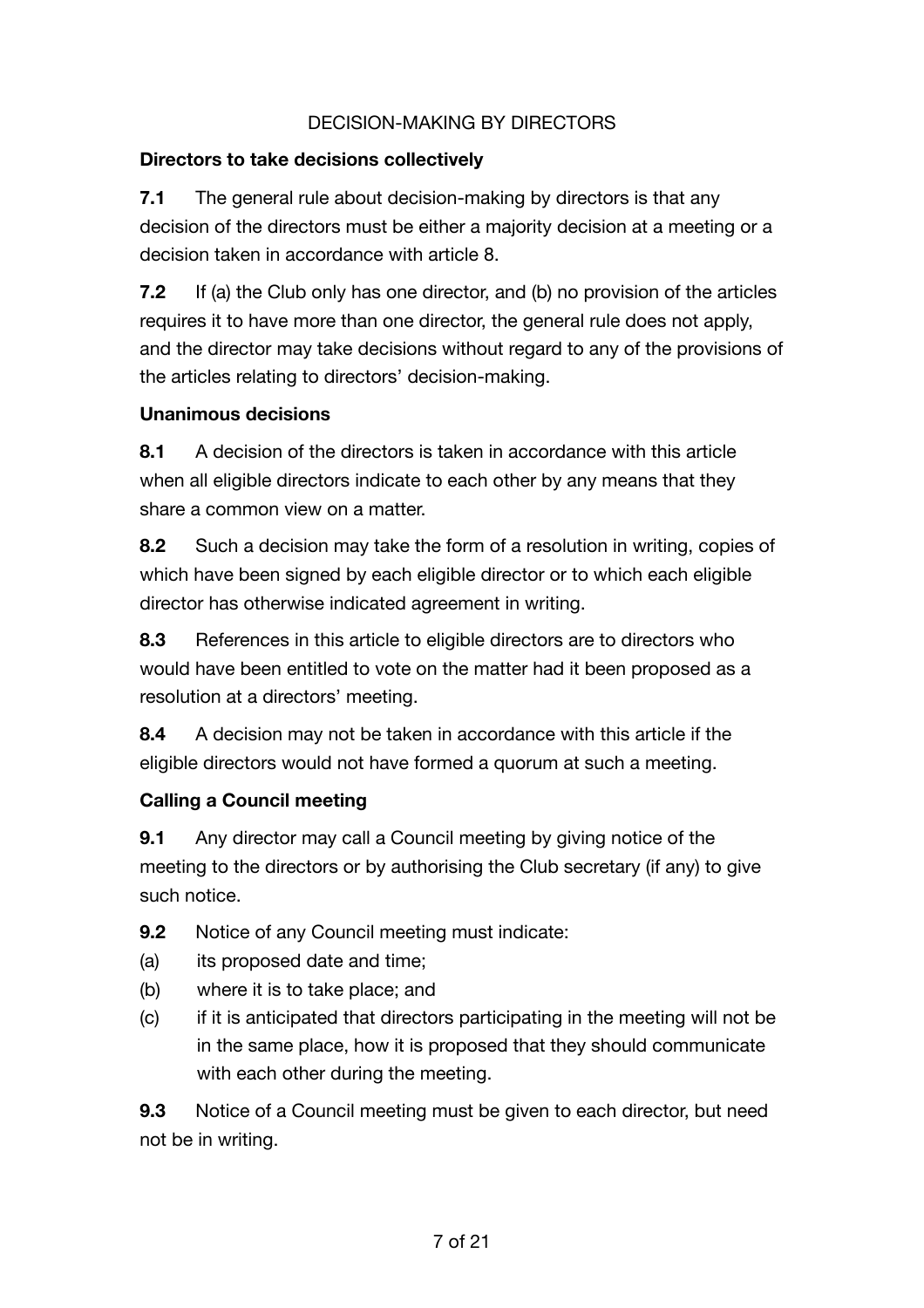**9.4** Notice of a Council meeting need not be given to directors who waive their entitlement to notice of that meeting, by giving notice to that effect to the Club not more than seven days after the date on which the meeting is held. Where such notice is given after the meeting has been held, that does not affect the validity of the meeting, or of any business conducted at it.

# **Participation in Council meetings**

**10.1** Subject to the articles, directors participate in a Council meeting, or part of a Council meeting, when:

- (a) the meeting has been called and takes place in accordance with the articles, and
- (b) they can each communicate to the others any information or opinions they have on any particular item of the business of the meeting.

**10.2** In determining whether directors are participating in a Council meeting, it is irrelevant where any director is or how they communicate with each other.

**10.3** If all the directors participating in a meeting are not in the same place, they may decide that the meeting is to be treated as taking place wherever any of them is.

# **Quorum for Council meetings**

**11.1** At a Council meeting, unless a quorum is participating, no proposal is to be voted on, except a proposal to call another meeting.

**11.2** Unless otherwise determined the quorum for Council meetings is five directors of whom at least two must be directors other than Flag Officers.

**11.3** If the total number of directors for the time being is less than the quorum required, the directors must not take any decision other than a decision:

- (a) to appoint further directors, or
- (b) to call a general meeting so as to enable the members to appoint further directors.

# **Chairing of Council meetings**

**12.1** The Commodore, or in his absence the Vice Commodore, will chair Council meetings.

**12.2** In the absence of both the Commodore and the Vice Commodore, the participating directors must appoint one of themselves to chair the meeting.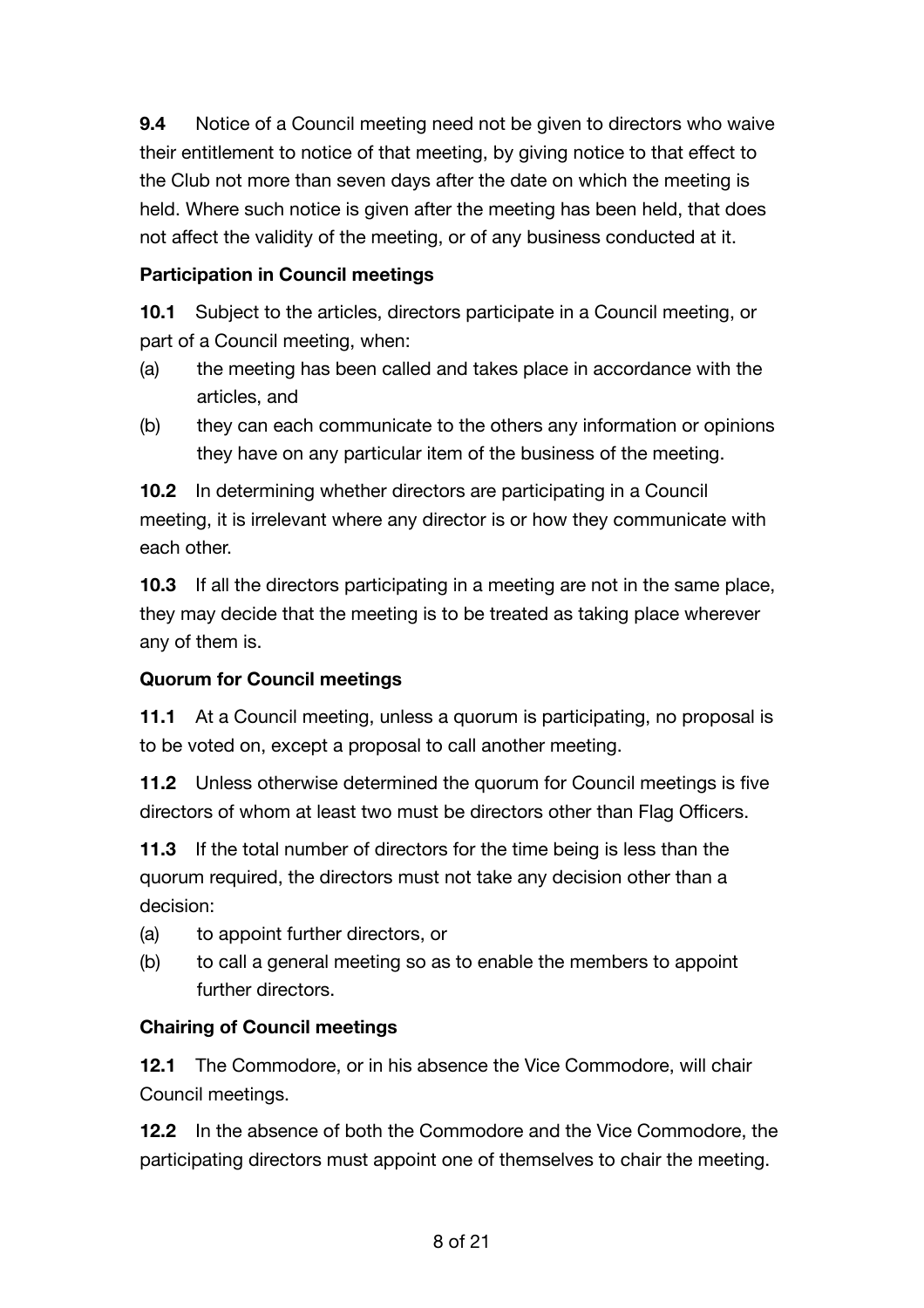**12.3** The Council shall cause minutes to be made of all meetings of the Club, the Council and committees of the Council. Minutes of any such meeting, if signed by the person chairing the meeting, or by the person chairing the next succeeding meeting, will be sufficient evidence without any further proof of the facts stated in them.

# **Casting vote**

**13.1** If the numbers of votes for and against a proposal are equal, the chairman or other director chairing the meeting has a second and casting vote.

**13.2** But this does not apply if, in accordance with the articles, the chairman or other director is not to be counted as participating in the decision-making process for quorum or voting purposes.

# **Conflicts of interest**

**14.1** If a proposed decision of the directors is concerned with an actual or proposed transaction or arrangement with the Club in which a director is interested, that director is not to be counted as participating in the decisionmaking process for quorum or voting purposes.

**14.2** But if paragraph 14.3 applies, a director who is interested in an actual or proposed transaction or arrangement with the Club is to be counted as participating in the decision-making process for quorum and voting purposes.

- **14.3** This paragraph applies when:
- (a) the Club by ordinary resolution dis-applies the provision of the articles which would otherwise prevent a director from being counted as participating in the decision-making process;
- (b) the director's interest cannot reasonably be regarded as likely to give rise to a conflict of interest; or
- (c) the director's conflict of interest arises from a permitted cause.
- **14.4** For the purposes of this article, the following are permitted causes:
- (a) a guarantee given, or to be given, by or to a director in respect of an obligation incurred by or on behalf of the Club or any of its subsidiaries;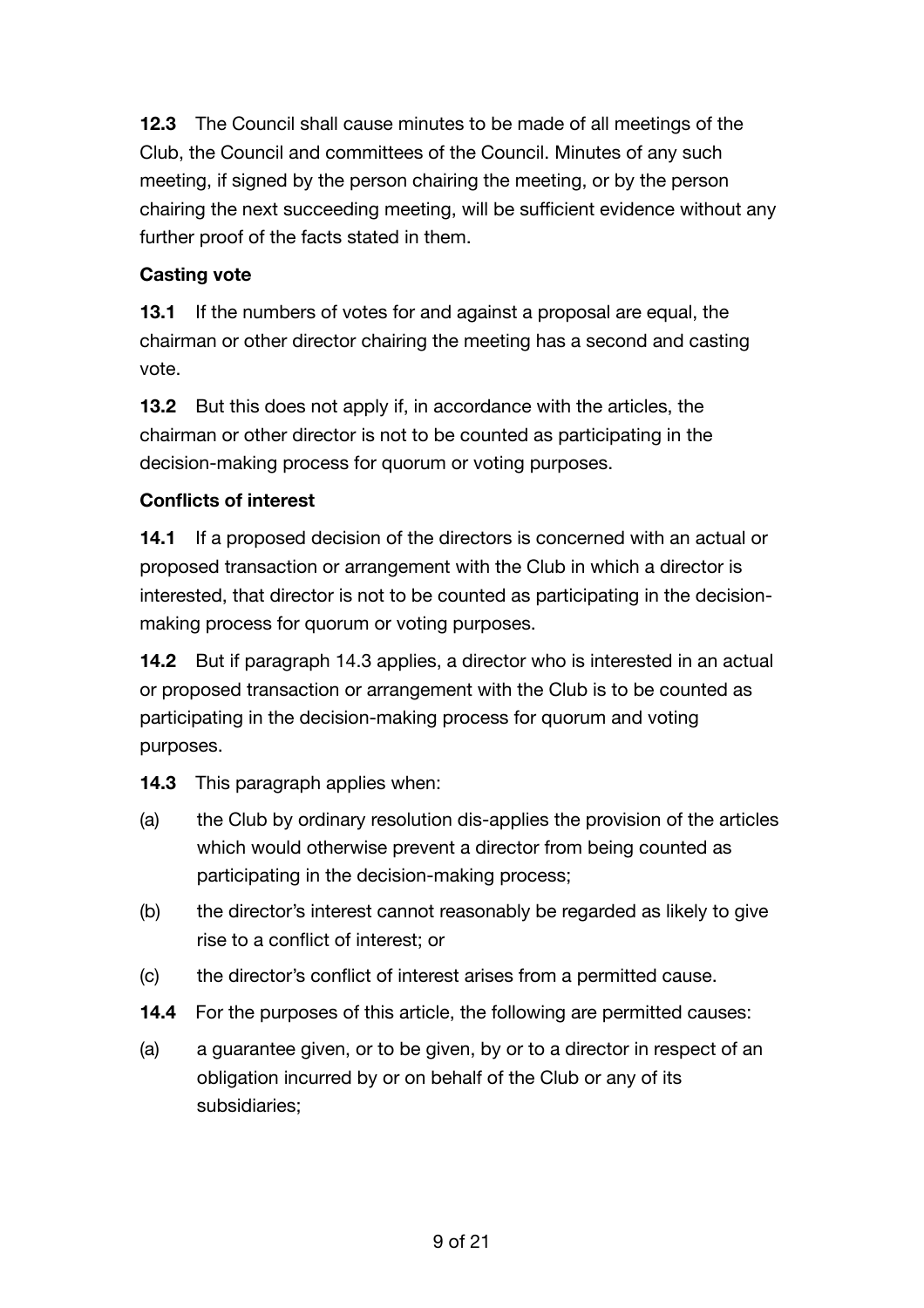- (b) subscription, or an agreement to subscribe, for securities of the Club or any of its subsidiaries, or to underwrite, sub-underwrite, or guarantee subscription for any such securities; and
- (c) arrangements pursuant to which benefits are made available to employees and directors or former employees and directors of the Club or any of its subsidiaries which do not provide special benefits for directors or former directors.

**14.5** For the purposes of this article, references to proposed decisions and decision-making processes include any Council meeting or part of a Council meeting.

**14.6** Subject to paragraph 14.7, if a question arises at a Council meeting or a meeting of a committee of directors as to the right of a director to participate in the meeting (or part of the meeting) for voting or quorum purposes, the question may, before the conclusion of the meeting, be referred to the chairman whose ruling in relation to any director other than the chairman is to be final and conclusive.

**14.7** If any question as to the right to participate in the meeting (or part of the meeting) should arise in respect of the chairman, the question is to be decided by a decision of the directors at that meeting, for which purpose the chairman is not to be counted as participating in the meeting (or that part of the meeting) for voting or quorum purposes.

# **Records of decisions to be kept**

**15.** The directors must ensure that the Club keeps a record, in writing, for at least ten years from the date of the decision recorded, of every unanimous or majority decision taken by the directors.

# **Directors' discretion to make further rules**

**16.** Subject to the articles, the directors may make any rule which they think fit about how they take decisions, and about how such rules are to be recorded or communicated to directors.

# APPOINTMENT OF DIRECTORS

# **Methods of appointing directors and constitution of the Council**

**17.1** Any person who is willing to act as a director, and is permitted by law to do so, may be appointed to be a director:

(a) by ordinary resolution, or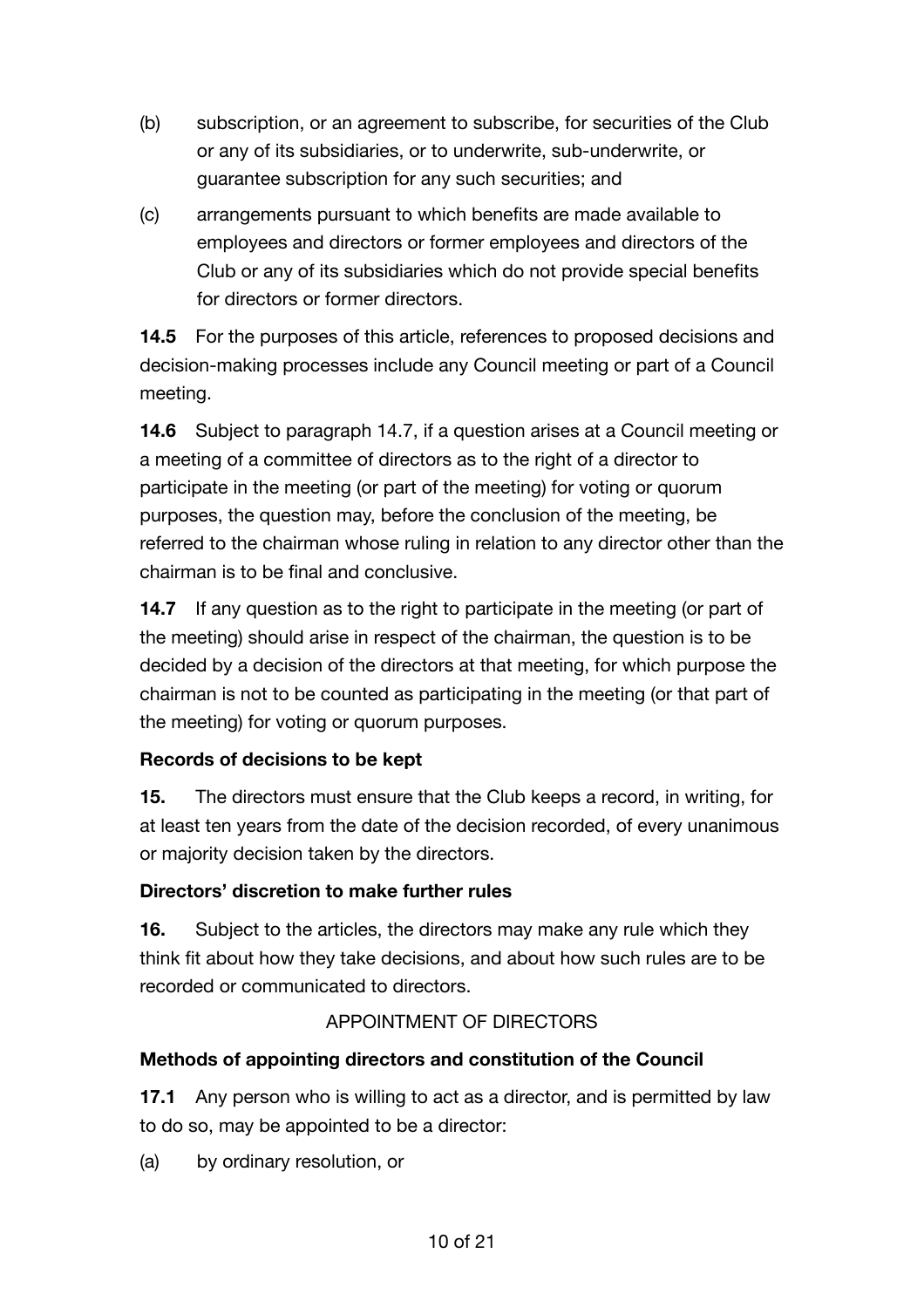(b) by a decision of the directors.

**17.2** In any case where, as a result of death, the Club has no members and no directors, the personal representatives of the last member to have died have the right, by notice in writing, to appoint a person to be a director.

**17.3** For the purposes of paragraph 17.2, where two or more members die in circumstances rendering it uncertain who was the last to die, a younger member is deemed to have survived an older member.

**17.4** Until otherwise determined by ordinary resolution the number of directors on the Council shall be not more than eight elected directors plus the Flag Officers. Flag Officers shall be appointed at the Special General Meeting.

**17.5** The Council may decide to appoint any member of the Club as an elected director of the Council either to fill a casual vacancy or by way of addition to the Council (provided that the prescribed maximum number of elected directors is not exceeded). Any director so appointed shall retain office only until the next Special General Meeting, at which he / she will be eligible for re-election.

**17.6** No person who is not a member of the Club shall be eligible to hold office as an elected director or a Flag Officer.

### **Rotation of elected directors**

**18.1** At each Special General Meeting one half of the elected directors on the Council (or if their number is not a multiple of two then the number which is nearest to but lower than one half) shall retire from office. The elected directors to retire shall be those who have held office for the longest period since their appointment or last re-election. As between elected directors who have held office for the same length of time, in the absence of agreement the director(s) to retire will be selected from among them by lot. A retiring elected director shall be eligible for re-election provided he / she has not, as at the time of the Special General Meeting, held office as a director of the Club for a continuous period of more than four years.

**18.2** Persons standing for election at the Special General Meeting must submit completed nomination forms to the Office no less than 28 days prior to the date of the meeting. Nomination forms must include a proposer and a seconder who are members of the Club and must be signed by the person standing for election to indicate his/her willingness to act as a director.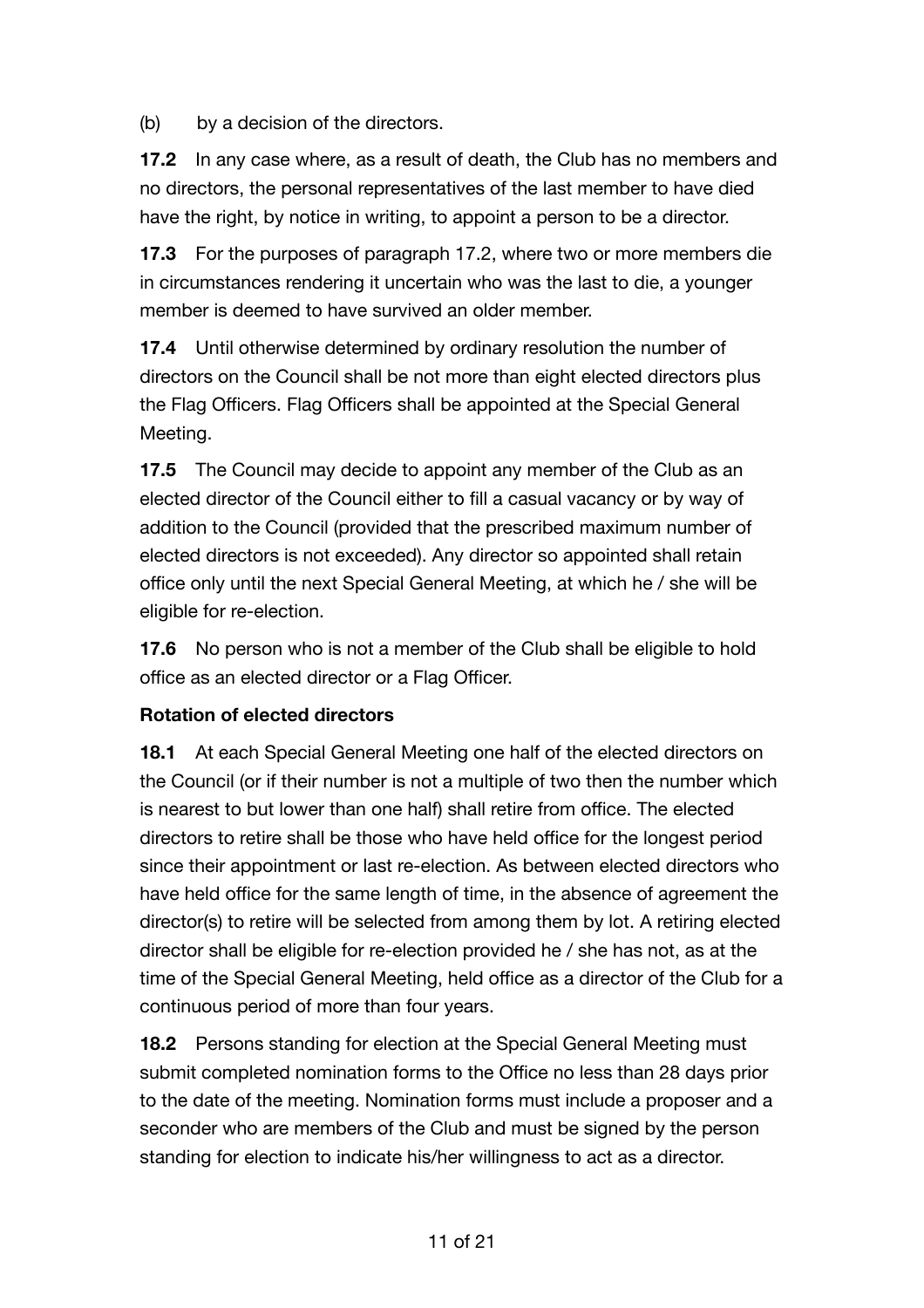#### **Termination of director's appointment**

- **19.** A person ceases to be a director as soon as:
- (a) that person ceases to be a director by virtue of any provision of the 2006 Act or is prohibited from being a director by law;
- (b) a bankruptcy order is made against that person;
- (c) a composition is made with that person's creditors generally in satisfaction of that person's debts;
- (d) a registered medical practitioner who is treating that person gives a written opinion to the Club stating that that person has become physically or mentally incapable of acting as a director and may remain so for more than three months;
- (e) by reason of that person's mental health, a court makes an order which wholly or partly prevents that person from personally exercising any powers or rights which that person would otherwise have; or
- (f) notification is received by the Club from the director that the director is resigning from office, and such resignation has taken effect in accordance with its terms.

#### **Directors' expenses**

**20.** The Club may pay any reasonable expenses which the directors properly incur in connection with the exercise of their powers and the discharge of their responsibilities in relation to the Club, but they shall not be remunerated for the services that they provide to the Club as directors or Flag Officers.

# PART 3

# **MEMBERS**

#### BECOMING AND CEASING TO BE A MEMBER

#### **Applications for membership and maximum number of members**

- **21.1** No person shall become a member of the company unless:
- (a) that person has completed an application for membership in a form approved by the directors,
- (b) the directors have approved the application, and
- (c) that person's name has been entered in the register of members.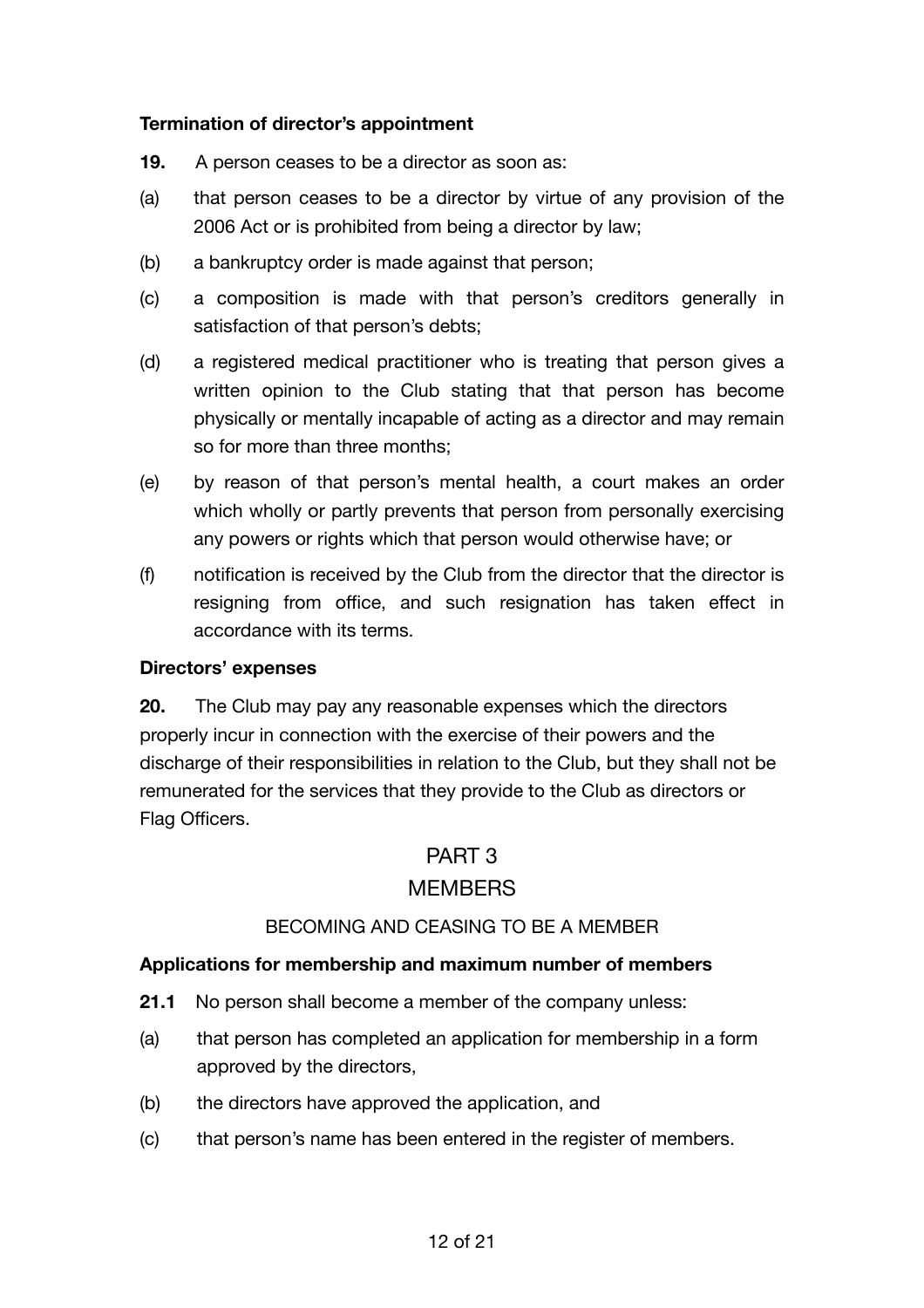**21.2** Until otherwise determined by ordinary resolution the maximum number of members (not including associated members) shall be 2000.

# **Termination of membership**

**22.1** A member may withdraw from membership of the company by giving seven days' notice to the company in writing, provided that members may not withdraw from membership whilst they owe any moneys to the Club.

**22.2** Membership is not transferable.

**22.3** A person's membership terminates when that person dies or ceases to exist.

# ORGANISATION OF GENERAL MEETINGS

# **Annual General Meetings and Special General Meetings**

**23.1** Every year the Club shall hold:

- (a) an Annual General Meeting, and
- (b) a Special General Meeting.

**23.2** An Annual General Meeting must be held not more than fifteen months after the last preceding Annual General Meeting. It must be specified as such in the notice calling the meeting and the Council will determine the date, time and place of the meeting.

**23.3** At the Annual General Meeting members shall consider the income and expenditure account and balance sheet of the Club together with the report of the Council.

**23.4** The Special General Meeting will take place at the Club during the month of August, unless circumstances make it impossible or impracticable to hold it at that location and / or at that time, in which case the Council will determine an alternative date, time and place for the meeting.

**23.5** At the Special General Meeting members shall elect members of the Council and appoint the Flag Officers for the following financial year commencing 1st October.

**23.6** All business at any general meeting other than that referred to at paragraphs 23.3 and 23.5 shall be deemed special business.

# **Extraordinary General Meetings**

**23.7** All general meetings other than Annual General Meetings or Special General Meetings shall be called Extraordinary General Meetings.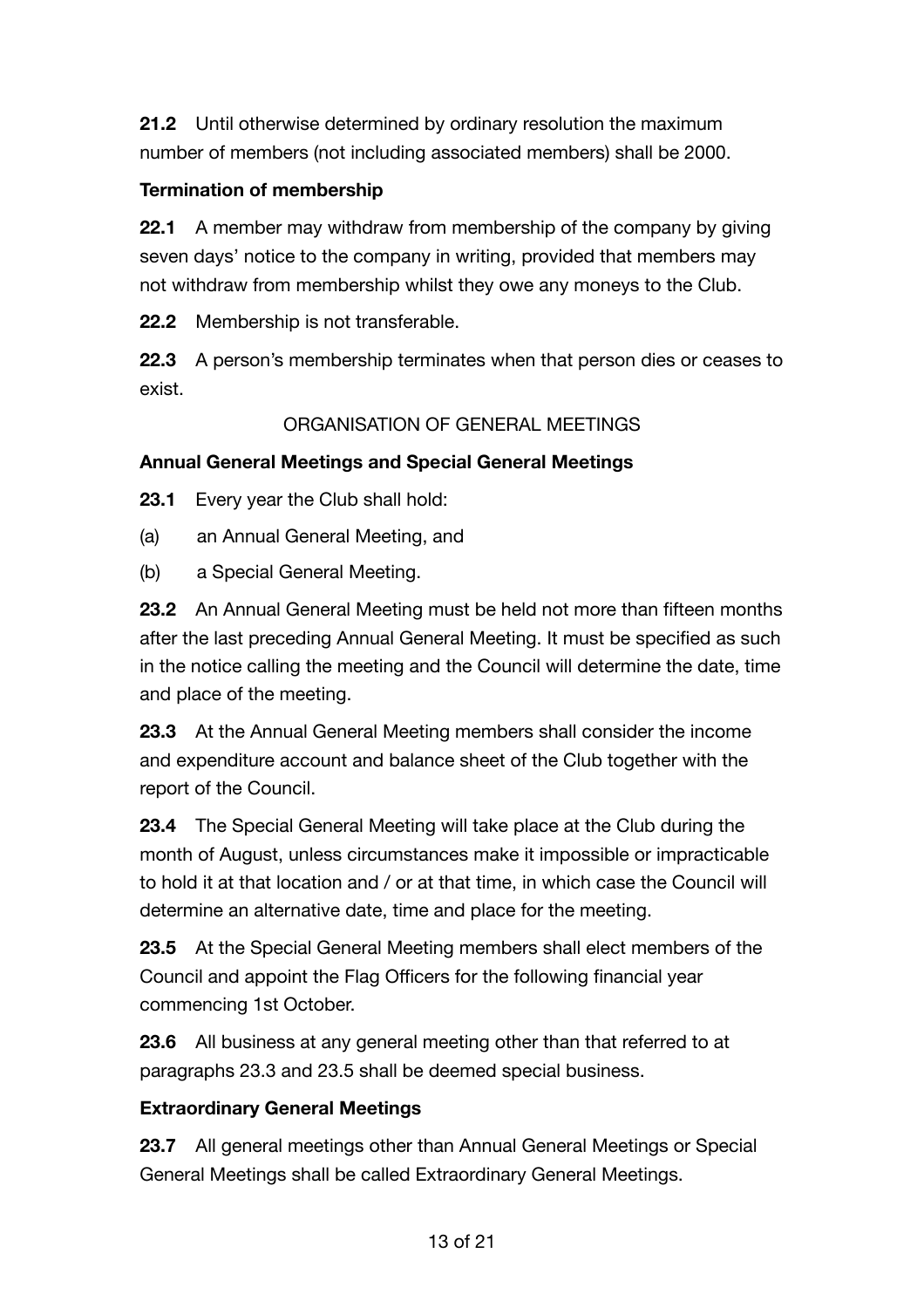**23.8** The Council may call an Extraordinary General Meeting whenever they think fit.

**23.9** The members may require the Council to call an Extraordinary General Meeting. The Council is required to call an Extraordinary General Meeting where the Club has received requests to do so from members who represent at least 5% of the total voting rights of all the members having a right to vote at general meetings and where those requests have been lodged in accordance with the relevant provisions of section 303 of the 2006 Act.

### **Notices for General Meetings**

**23.10** Not less than twenty-eight days' notice shall be given of every Annual General Meeting, and every general meeting convened to pass a Special Resolution. Not less than fourteen days' notice shall be given of any other general meeting.

**23.11** The notices shall specify the date, time and place of the meeting and, in the case of any general meeting at which special business is to be conducted, the general nature of that business. In the case of the notice for the Annual General Meeting, it shall include a copy of the income and expenditure account and balance sheet of the Club together with the report of the Council.

# **Attendance and speaking at general meetings**

**24.1** A person is able to exercise the right to speak at a general meeting when that person is in a position to communicate to all those attending the meeting, during the meeting, any information or opinions which that person has on the business of the meeting.

**24.2** A person is able to exercise the right to vote at a general meeting when:

- (a) that person is able to vote, during the meeting, on resolutions put to the vote at the meeting, and
- (b) that person's vote can be taken into account in determining whether or not such resolutions are passed at the same time as the votes of all the other persons attending the meeting.

**24.3** The directors may make whatever arrangements they consider appropriate to enable those attending a general meeting to exercise their rights to speak or vote at it.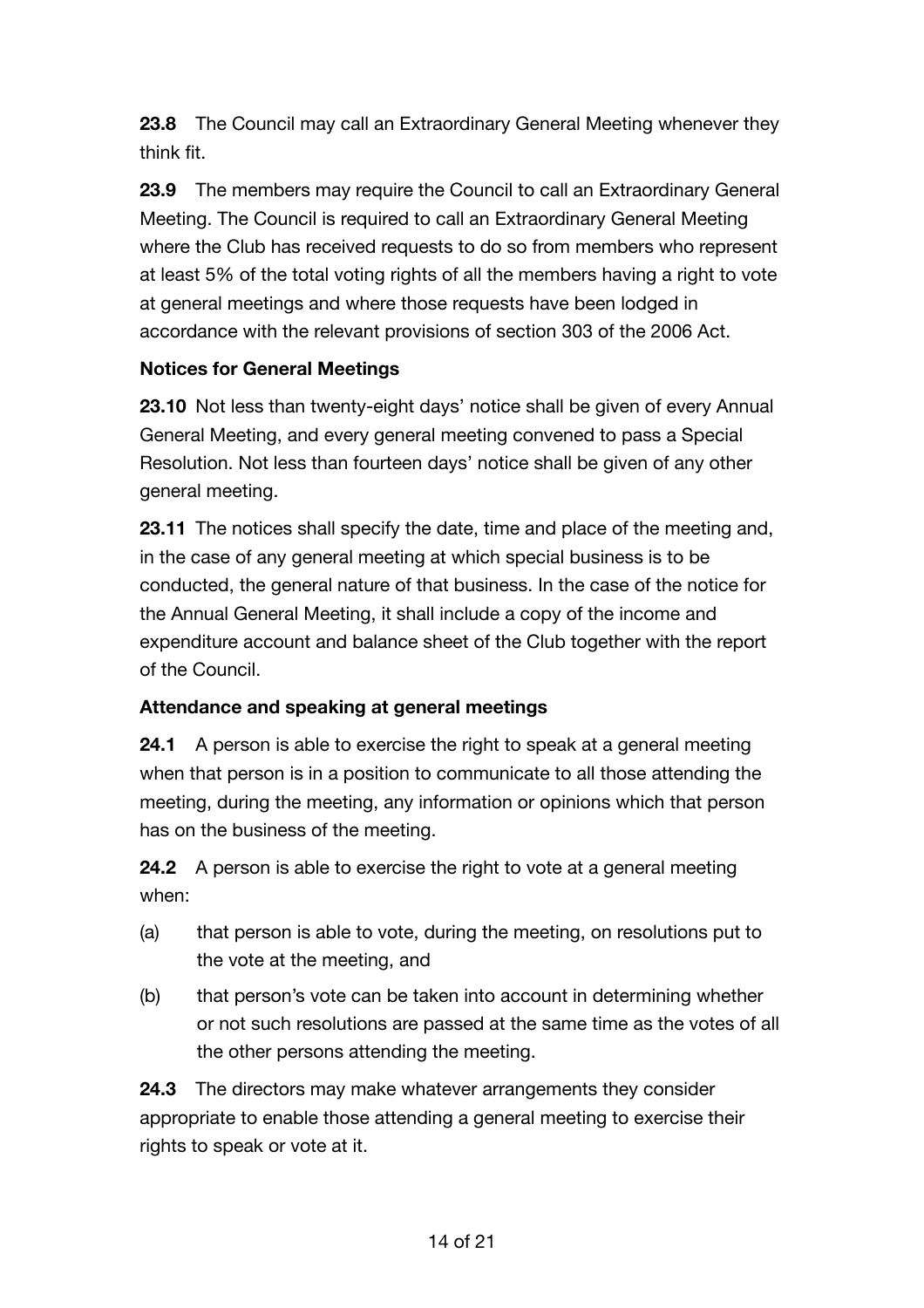**24.4** In determining attendance at a general meeting, it is immaterial whether any two or more members attending it are in the same place as each other.

**24.5** Two or more persons who are not in the same place as each other attend a general meeting if their circumstances are such that if they have (or were to have) rights to speak and vote at that meeting, they are (or would be) able to exercise them.

# **Quorum for general meetings**

**25.** The quorum for general meetings shall be 25 members. No business other than the appointment of the chairman of the meeting is to be transacted at a general meeting if the persons attending it do not constitute a quorum.

# **Chairing general meetings**

**26.1** The Commodore, or in his absence the Vice Commodore, will chair general meetings.

**26.2** In the absence of both the Commodore and the Vice Commodore (a) the directors present, or (b) (if no directors are present), the meeting, must appoint a director or member to chair the meeting, and the appointment of the chairman of the meeting must be the first business of the meeting.

**26.3** The person chairing a meeting in accordance with this article is referred to as "the chairman of the meeting".

# **Adjournment**

**27.1** If the persons attending a general meeting within half an hour of the time at which the meeting was due to start do not constitute a quorum, or if during a meeting a quorum ceases to be present, the chairman of the meeting must adjourn it.

**27.2** The chairman of the meeting may adjourn a general meeting at which a quorum is present if:

- (a) the meeting consents to an adjournment, or
- (b) it appears to the chairman of the meeting that an adjournment is necessary to protect the safety of any person attending the meeting or ensure that the business of the meeting is conducted in an orderly manner.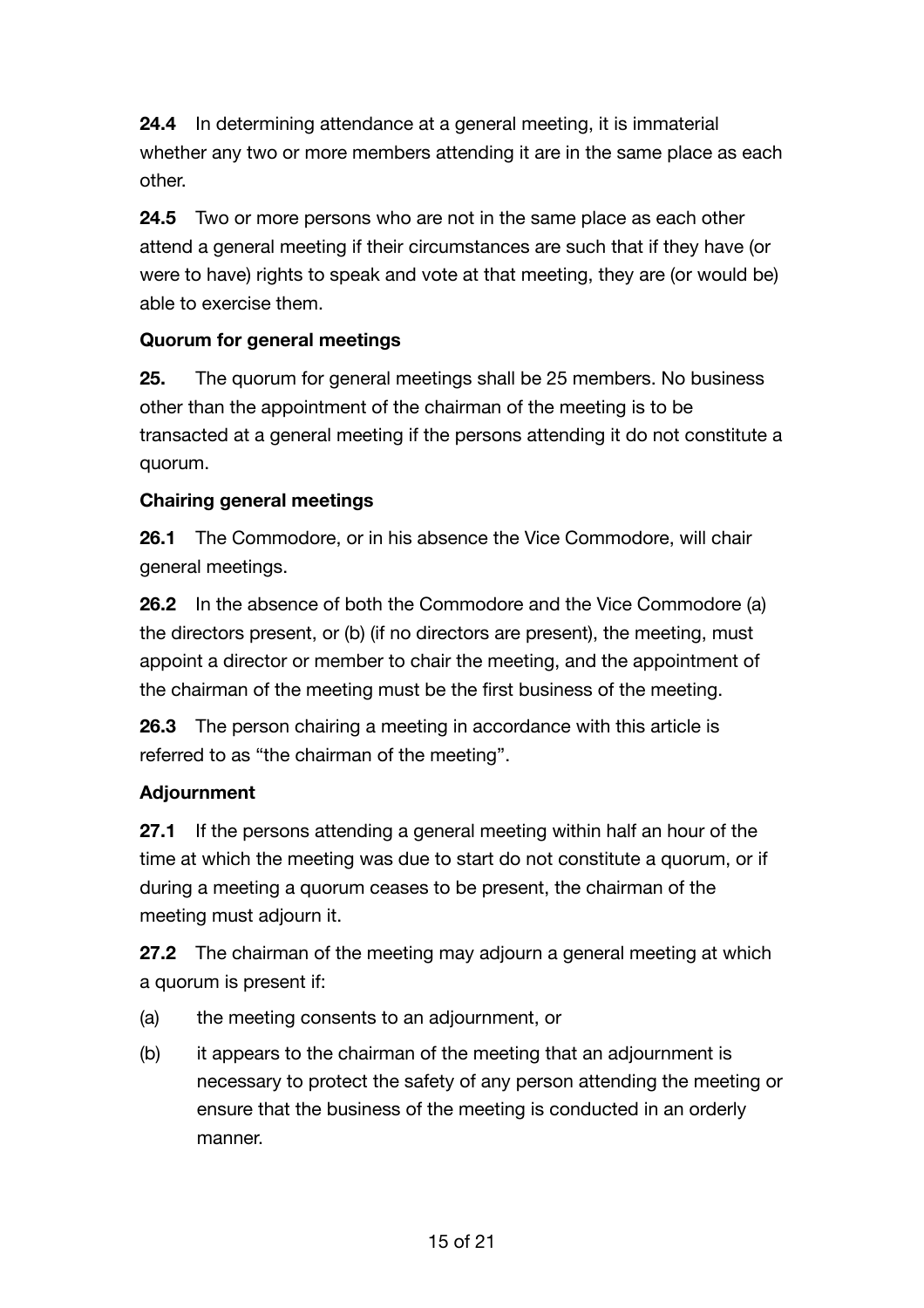**27.3** The chairman of the meeting must adjourn a general meeting if directed to do so by the meeting.

**27.4** When adjourning a general meeting, the chairman of the meeting must:

- (a) either specify the time and place to which it is adjourned or state that it is to continue at a time and place to be fixed by the directors, and
- (b) have regard to any directions as to the time and place of any adjournment which have been given by the meeting.

**27.5** If the continuation of an adjourned meeting is to take place more than 14 days after it was adjourned, the Club must give at least 7 clear days' notice of it (that is, excluding the day of the adjourned meeting and the day on which the notice is given):

- (a) to the same persons to whom notice of the Club's general meetings is required to be given, and
- (b) containing the same information which such notice is required to contain.

**27.6** No business may be transacted at an adjourned general meeting which could not properly have been transacted at the meeting if the adjournment had not taken place.

# VOTING AT GENERAL MEETINGS

### **Voting: general**

**28.1** A resolution put to the vote of a general meeting must be decided on a show of hands unless a poll is duly demanded in accordance with the articles.

**28.2** In the case of an equality of votes, whether on a show of hands or a poll, the chairman of the meeting shall be entitled to a second and casting vote.

### **Errors and disputes**

**29.1** No objection may be raised to the qualification of any person voting at a general meeting except at the meeting or adjourned meeting at which the vote objected to is tendered, and every vote not disallowed at the meeting is valid.

**29.2** Any such objection must be referred to the chairman of the meeting whose decision is final.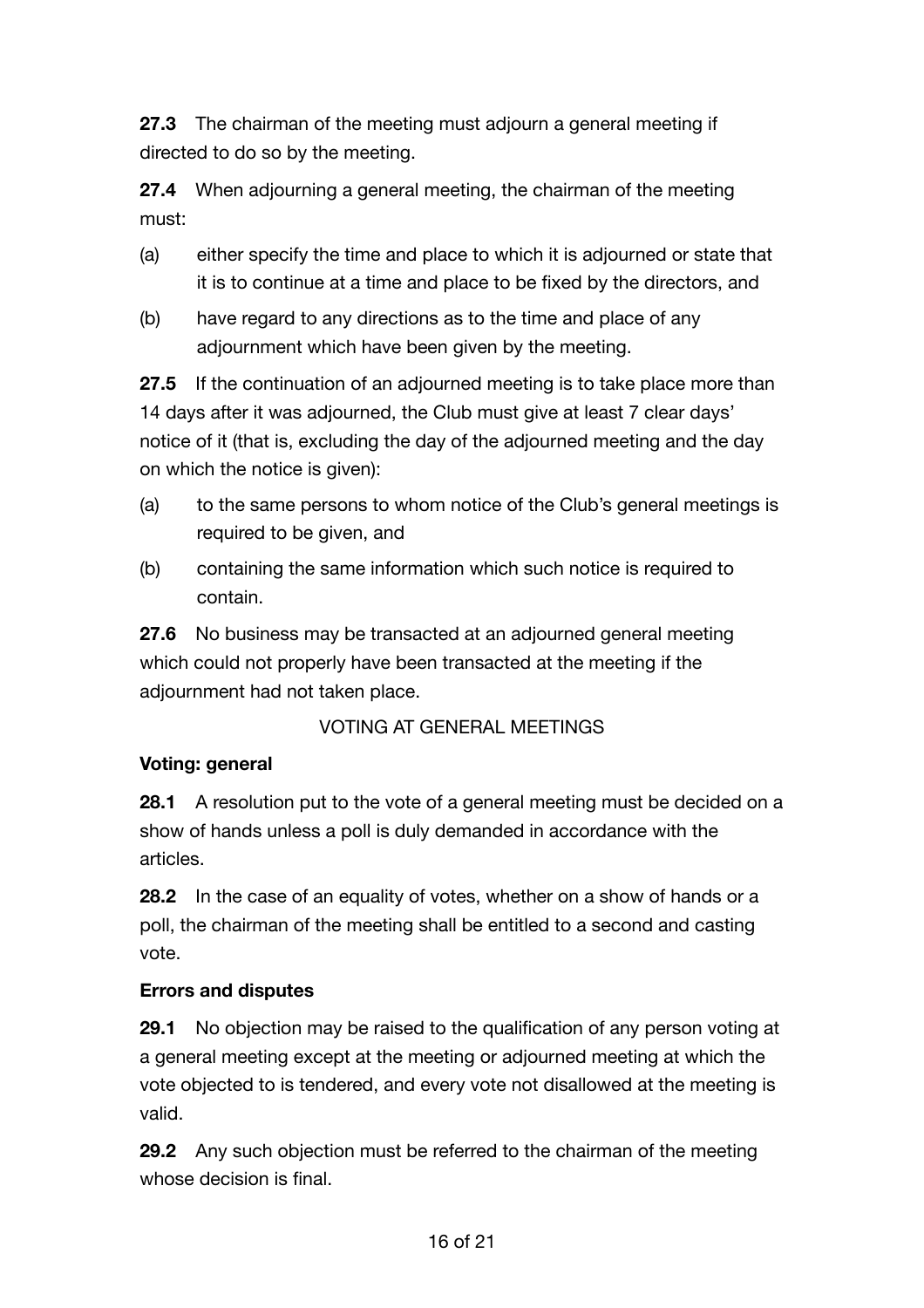### **Poll votes**

- **30.1** A poll on a resolution may be demanded:
- (a) in advance of the general meeting where it is to be put to the vote; or
- (b) at a general meeting, either before a show of hands on that resolution or immediately after the result of a show of hands on that resolution is declared.
- **30.2** A poll may be demanded by:
- (a) the chairman of the meeting;
- (b) the directors;
- (c) two or more persons having the right to vote on the resolution; or
- (d) a person or persons representing not less than one tenth of the total voting rights of all the members having the right to vote on the resolution.
- **30.3** A demand for a poll may be withdrawn if:
- (a) the poll has not yet been taken, and
- (b) the chairman of the meeting consents to the withdrawal.

**30.4** Polls must be taken immediately and in such manner as the chairman of the meeting directs.

#### **Content of proxy notices**

**31.1** Proxies may only validly be appointed by a notice in writing (a "proxy notice") which:

- (a) states the name and address of the member appointing the proxy;
- (b) identifies the person appointed to be that member's proxy and the general meeting in relation to which that person is appointed;
- (c) is signed by or on behalf of the member appointing the proxy, or is authenticated in such manner as the directors may determine; and
- (d) is delivered to the Club in accordance with the articles and any instructions contained in the notice of the general meeting to which they relate.

**31.2** The Club may require proxy notices to be delivered in a particular form, and may specify different forms for different purposes.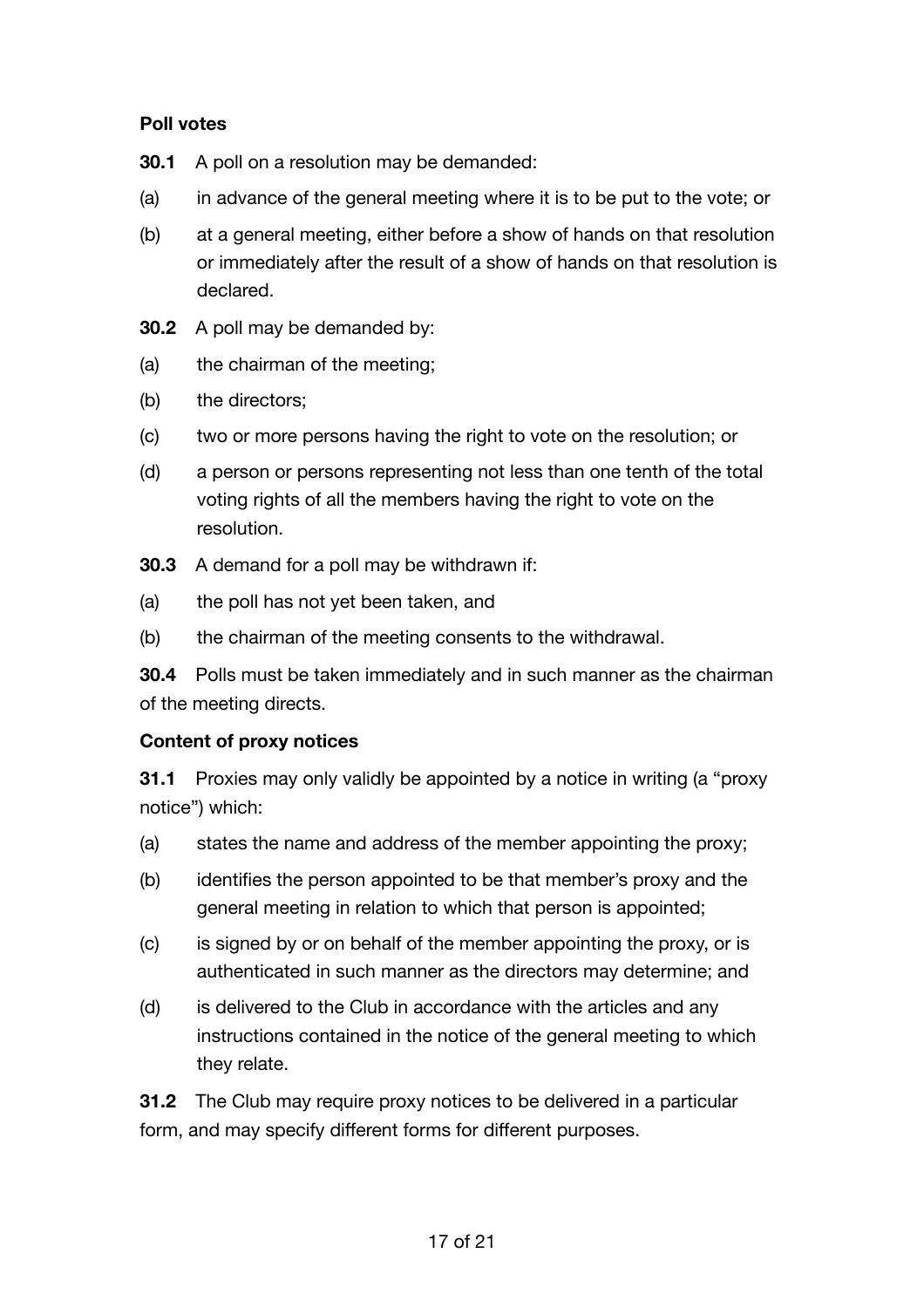**31.3** Proxy notices may specify how the proxy appointed under them is to vote (or that the proxy is to abstain from voting) on one or more resolutions.

**31.4** Unless a proxy notice indicates otherwise, it must be treated as:

- (a) allowing the person appointed under it as a proxy discretion as to how to vote on any ancillary or procedural resolutions put to the meeting, and
- (b) appointing that person as a proxy in relation to any adjournment of the general meeting to which it relates as well as the meeting itself.

**31.5** Proxy notices shall be delivered to the Office not later than 48 hours before the time appointed for holding the meeting or adjourned meeting or, in the case of a poll, not later than 24 hours before the time appointed for taking the poll. In default a proxy notice will be treated as invalid.

# **Delivery of proxy notices**

**32.1** A person who is entitled to attend, speak or vote (either on a show of hands or on a poll) at a general meeting remains so entitled in respect of that meeting or any adjournment of it, even though a valid proxy notice has been delivered to the Club by or on behalf of that person.

**32.2** An appointment under a proxy notice may be revoked by delivering to the Club a notice in writing given by or on behalf of the person by whom or on whose behalf the proxy notice was given.

**32.3** A notice revoking a proxy appointment only takes effect if it is delivered before the start of the meeting or adjourned meeting to which it relates.

**32.4** If a proxy notice is not executed by the person appointing the proxy, it must be accompanied by written evidence of the authority of the person who executed it to execute it on the appointor's behalf.

# **Amendments to resolutions**

**33.1** An ordinary resolution to be proposed at a general meeting may be amended by ordinary resolution if:

(a) notice of the proposed amendment is given to the Club in writing by a person entitled to vote at the general meeting at which it is to be proposed not less than 48 hours before the meeting is to take place (or such later time as the chairman of the meeting may determine), and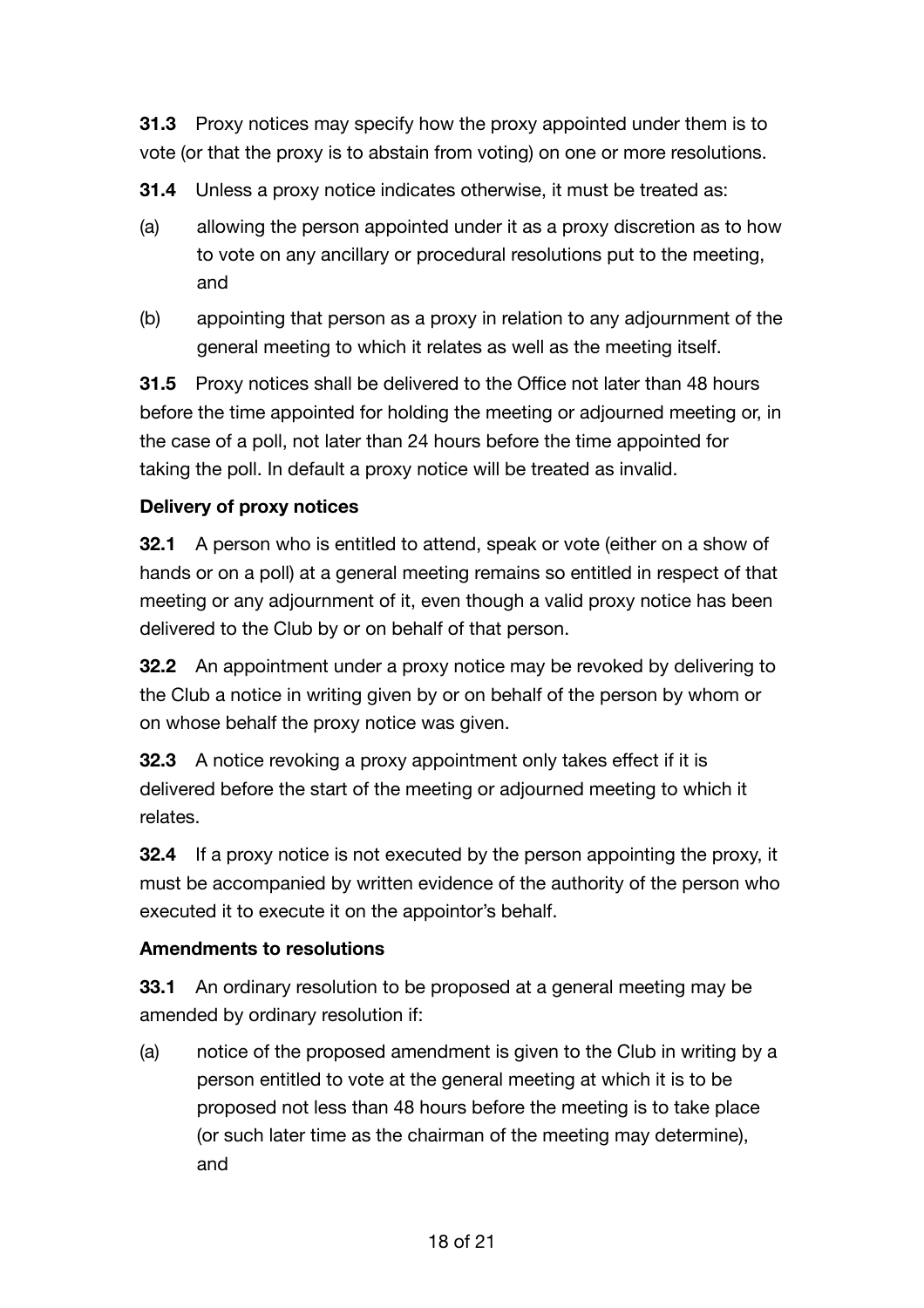(b) the proposed amendment does not, in the reasonable opinion of the chairman of the meeting, materially alter the scope of the resolution.

**33.2** A special resolution to be proposed at a general meeting may be amended by ordinary resolution, if:

- (a) the chairman of the meeting proposes the amendment at the general meeting at which the resolution is to be proposed, and
- (b) the amendment does not go beyond what is necessary to correct a grammatical or other non-substantive error in the resolution.

**33.3** If the chairman of the meeting, acting in good faith, wrongly decides that an amendment to a resolution is out of order, the chairman's error does not invalidate the vote on that resolution.

# WRITTEN RESOLUTIONS

### **Written resolutions**

**34.1** A resolution may be proposed and passed as a written resolution in accordance with Part 13 Ch 2 of the 2006 Act.

**34.2** An ordinary resolution is passed as a written resolution if it is passed by members representing a simple majority of the total voting rights of eligible members (as determined in accordance with s.289 of the 2006 Act).

**34.3** A special resolution is passed as a written resolution if it is passed by members representing not less than 75 per cent of the total voting rights of eligible members (as determined in accordance with section 289 of the 2006 Act).

# PART 4

# ADMINISTRATIVE ARRANGEMENTS

### **Means of communication to be used**

**35.1** Subject to the articles, anything sent or supplied by or to the Club under the articles may be sent or supplied in any way in which the 2006 Act provides for documents or information which are authorised or required by any provision of that Act to be sent or supplied by or to the Club.

**35.2** Subject to the articles, any notice or document to be sent or supplied to a director in connection with the taking of decisions by directors may also be sent or supplied by the means by which that director has asked to be sent or supplied with such notices or documents for the time being.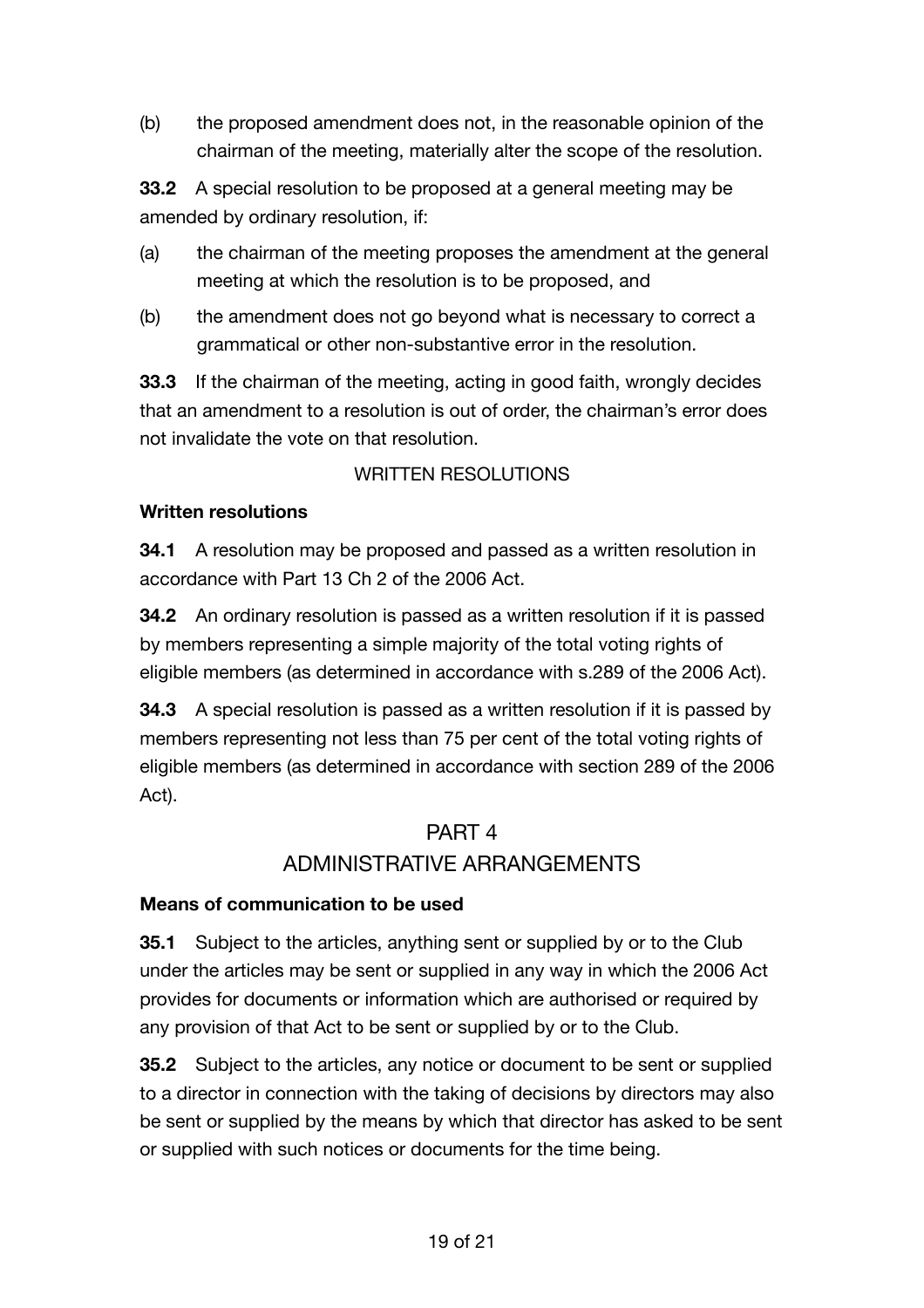**35.3** A director may agree with the Club that notices or documents sent to that director in a particular way are to be deemed to have been received within a specified time of their being sent, and for the specified time to be less than 48 hours.

### **Company seals**

**36.1** Any common seal may only be used by the authority of the directors.

**36.2** The directors may decide by what means and in what form any common seal is to be used.

**36.3** Unless otherwise decided by the directors, if the Club has a common seal and it is affixed to a document, the document must also be signed by at least one authorised person in the presence of a witness who attests the signature.

**36.4** For the purposes of this article, an authorised person is:

- (a) any director of the Club;
- (b) the Club secretary (if any); or
- (c) any person authorised by the directors for the purpose of signing documents to which the common seal is applied.

### **No right to inspect accounts and other records**

**37.** Except as provided by law or authorised by the directors or an ordinary resolution of the Club, no person is entitled to inspect any of the Club's accounting or other records or documents merely by virtue of being a member.

### **Provision for employees on cessation of business**

**38.** The directors may decide to make provision for the benefit of persons employed or formerly employed by the Club or any of its subsidiaries (other than a director or former director or shadow director) in connection with the cessation or transfer to any person of the whole or part of the undertaking of the Club or that subsidiary.

# DIRECTORS' INDEMNITY AND INSURANCE

### **Indemnity**

**39.1** Subject to paragraph 39.2, a relevant director of the Club or an associated company may be indemnified out of the Club's assets against: